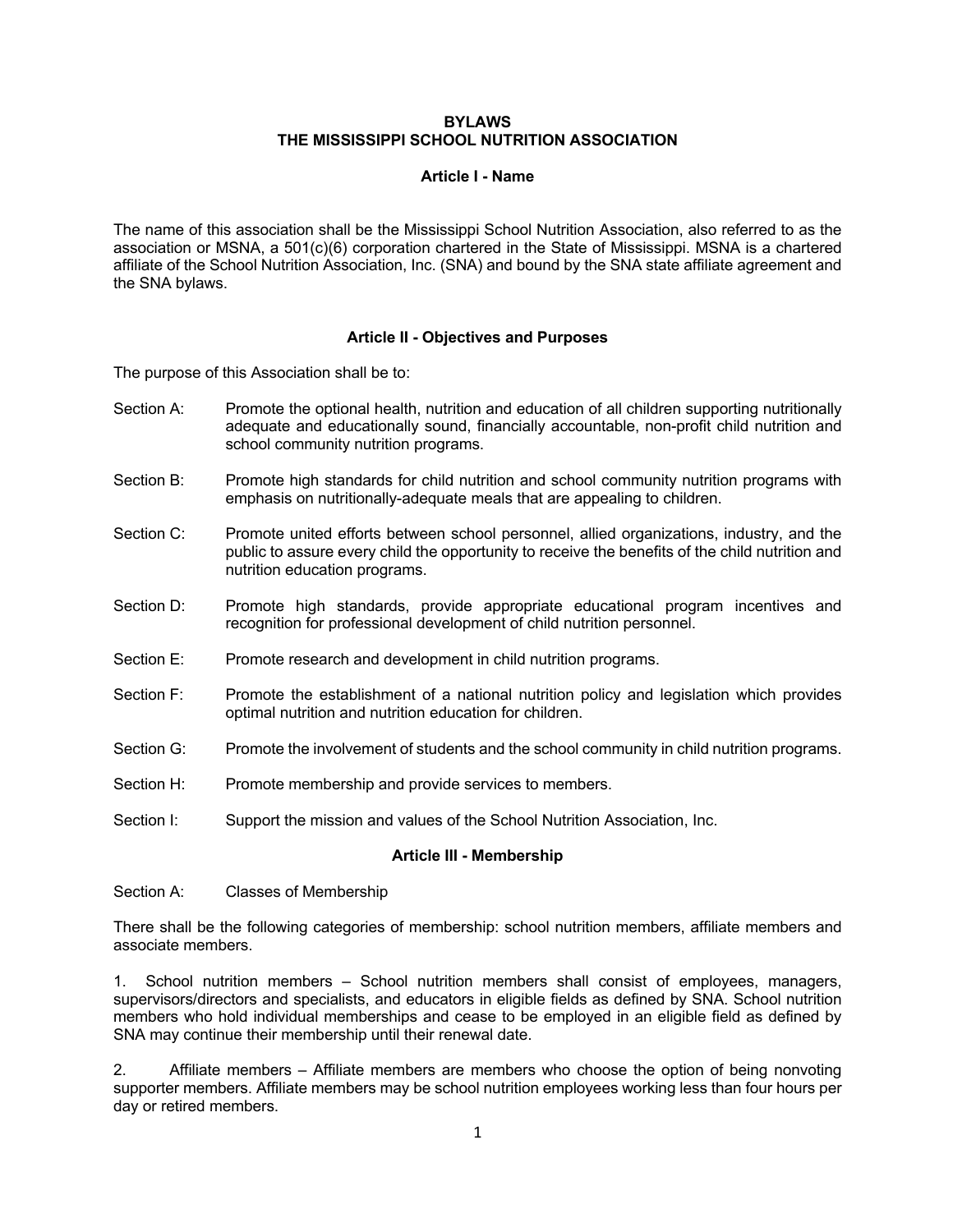3. Associate members – Associate member categories shall consist of retired members, students enrolled in post-secondary food, nutrition, health or other food related programs, industry consultants, corporations, international child nutrition individuals and other individuals and nongovernment organizations committed to furthering the goals of the association.

4. Ownership – School nutrition memberships may be held by an individual or be school district/organization owned. A person shall not concurrently hold both an individual and school district/organization membership. Individual membership is owned by an individual and is not transferable. School district/organization owned members may reserve the right to change to an individual membership at any time if otherwise eligible. School district/organization owned members may be transferred within the following membership categories: employees, managers, supervisors/ directors/specialists, or educators employed in eligible fields as defined by SNA.

## 4. Life Members

Any active member may become a life chapter member after having been an active member for a period of ten (10) years.

5. Honorary Members

Individuals who have contributed to the advancement of food and nutrition programs or have rendered outstanding service to the Association may have conferred upon them the title of honorary member by the board of directors. Honorary members may not vote, serve as delegates, or be nominated for office.

## Section B: Rights and Privileges of Members

- 1. All school nutrition members whose dues, if any, are currently paid shall be entitled to cast one vote by mail for the election of officers for the coming year and to cast one vote by mail upon any matter submitted to a vote by the voting membership of the Association.
- 2. Affiliate members shall have the right to identify their membership in their advertising or at exhibits at the state conference of the Association.
- 3. Associate members shall not have the right to serve as voting delegates, or to hold an elective office.
- 4. Retired school nutrition members shall have all the rights and privileges of school nutrition members except they shall not be a candidate for an elective office.
- 5. Life members shall have all the rights and privileges of school nutrition members.
- 6. All members of the Association shall be eligible to attend the meetings of the House of Delegates as observers but shall not have the right to participate in floor debates.
- 7. All official mailings of the Association shall be distributed to all members.
- 8. Industry associate members shall be entitled to vote for the election of the industry representative to the Executive Board.
- 9. School District owned membership shall not affect the rights and privileges of school nutrition members. Members who cease to be employed in a school district owned position relinquish membership on date of separation. They reserve the right to change to an individual membership at anytime and shall not hold individual membership concurrently.

Section C: Dues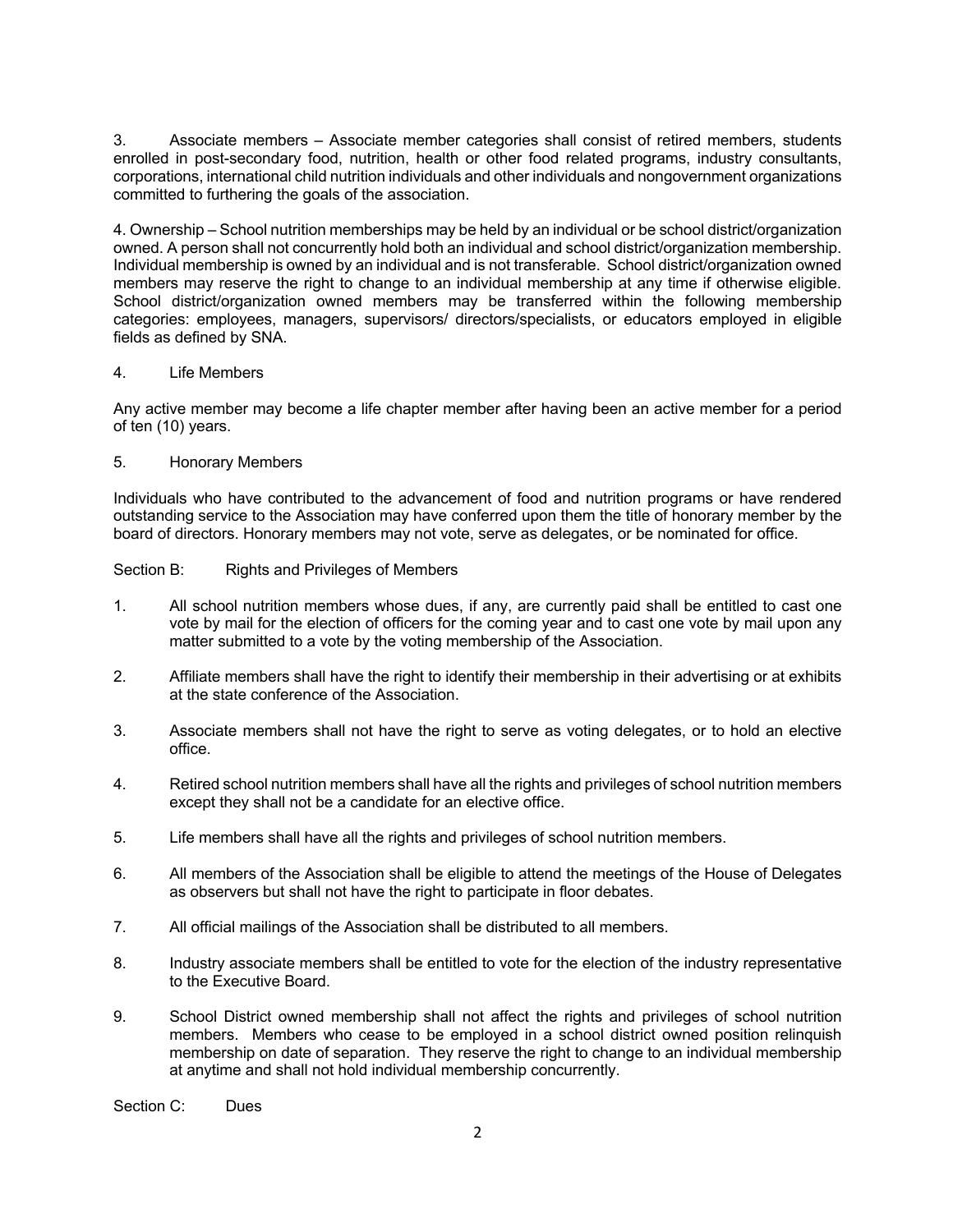- 1. Dues for school nutrition, school district owned, and retired associate members may be changed by a two-thirds (2/3) affirmative vote of the delegates present in the House. Dues for all other membership categories shall be established by the Board. All rights and privileges of membership shall be terminated for non-payment of dues.
- 2. Collection Procedures
	- a. All dues shall be paid directly to the national association.
	- b. Honorary MSNA members shall not be required to pay dues.

## Section D: Membership Expulsion

Suspension or Revocation of Membership or Privileges of Membership for Cause: In accordance with the mission and vision of MSNA and its responsibilities to its members and the public, the Board of Directors may suspend, revoke or terminate any membership, any privilege of membership or any participation in MSNA programs or activities for conduct which is contrary to the purposes of the Association, or in conflict with its policies. Any proceeding for suspension, revocation or termination of membership, privileges of membership or participation in MSNA activities shall be conducted in good faith and in a fair, nondiscriminatory and reasonable manner, consistent with applicable law and regulatory requirements for non-profit corporations and the bylaws. In taking any action authorized by this provision, the officers and directors shall be entitled to rely on competent expert advice, facts disclosed by investigation, admissions or any other reasonable evidence, but shall not be required to observe particular federal or state rules of evidence of judicial procedures.

## **Article IV - Organizational Structure**

The affairs of the Association shall be directed and conducted by the Executive Board pursuant to policies adopted by the House of Delegates. The House of Delegates ('House') shall be a deliberative body that identifies issues, trends and areas of concern for the Board of Directors. There shall be a meeting of the House held at the Annual State Conference, called by the President-Elect. Delegates provide local and state insight and perceptions about child nutrition issues, the profession and MSNA through the use of mega discussions, deliberation and debate. The House of Delegates may put forward recommendations, resolutions and amendments to the Articles of Incorporation, Bylaws, and Standing Rules. No member of the Executive Board or House of Delegates shall receive a salary for their services.

Section A: House of Delegates

- 1. Composition
	- a. The voting delegates shall include the executive board; past state presidents; standing committee chairs; chapter presidents; and one (1) additional delegate for each 35 members over 35.
	- b. Each voting delegate of the House of Delegates must be a school nutrition an active, retired, or life member of the Association.
- 2. Responsibilities
	- a. Establish the philosophies and goals of the Association.
	- b. Debate and review matters of professional interest to the Association.
	- c. Make general and specific recommendations to the Executive Board.
	- d. Review reports of the Executive Board members and state committees.
	- e. Take action on proposed resolutions and amendments to the Bylaws.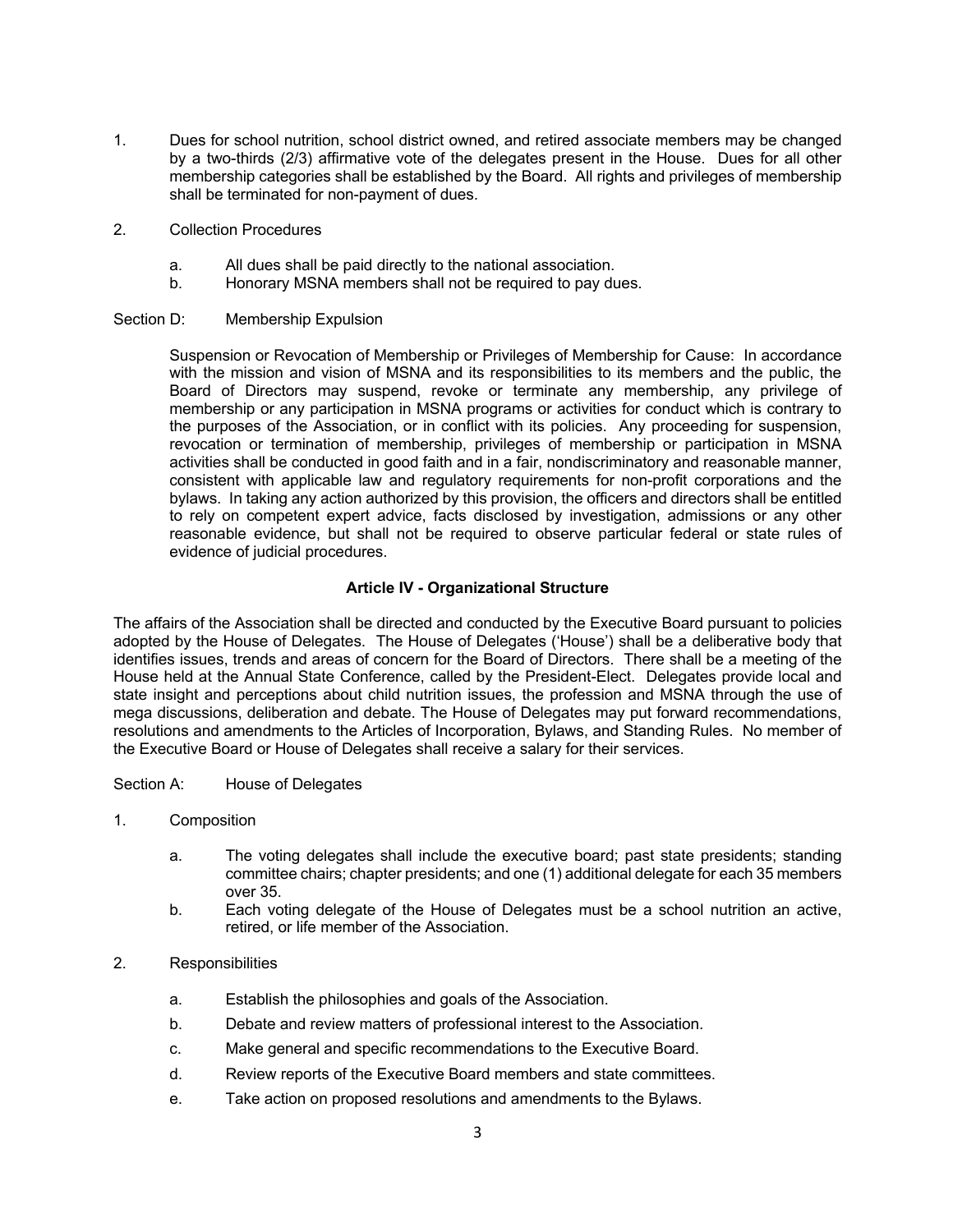- 3. Voting
	- a. Each delegate must have only one vote. All votes must be in person.
	- b. Only voting and non-voting delegates may be seated on the floor of the House of Delegates.
	- c. Majority of the voting delegates shall constitute a quorum.
	- d. The majority of the vote of the voting delegates present and voting at a meeting of the House of Delegates is required to, change the association's membership dues. A twothirds vote is required to remove an elected association officer from office or amend the bylaws of the association.
- 4. Chapter Delegates' Representation

The official date for the membership tally to determine the number of delegates each chapter will have in the House of Delegates shall be September 30, preceding the Annual State Conference for any given year. Only delegates representing chapter affiliates that have met the criteria herein will be seated on the floor of the House of Delegates.

- Section B. Executive Board
- 1. Composition
	- a Voting members of the Executive Board shall consist of the President, President Elect, Vice President, Secretary, Treasurer, Regional Directors, Section Chairs and Industry Representative of the Association.
	- b. The Director of the Division of Child Nutrition, State Department of Education, shall be a non-voting member.
	- c. The Executive Secretary shall be a non-voting member.
	- d. Standing committee members and Advisory Board chairs shall be non-voting members.
- 2. Responsibilities
	- a. Direct the affairs of the Association in accordance with the philosophies, general policies, and goals adopted by the House of Delegates. No action shall be taken which conflicts with the Bylaws of the Association.
	- b. Consider general and specific recommendations made by the House of Delegates.
	- c. Appoint person to act on behalf of the Association and define their specific responsibilities.
	- d. Adopt the annual budget of the Association including, but not limited to, budgets for all state meetings of the Association.
	- e. Manage and direct the financial affairs of the Association.
	- f. Authorize persons to sign checks, contracts, and other documents on behalf of the Association.
	- g. Approve organizational structure and job descriptions for all members of the Executive Board.
	- h. Approve all committee and advisory board appointments with the exception of the Nominating Committee.
	- I. Fill vacancies of unexpired terms of Executive Board members, unless otherwise specified.
	- j. Review and approve the program for all state conferences and seminars.
	- k. Recommend positions and policies to the House of Delegates.
	- l. Provide leadership in working with allied associations and groups which share s similar purpose.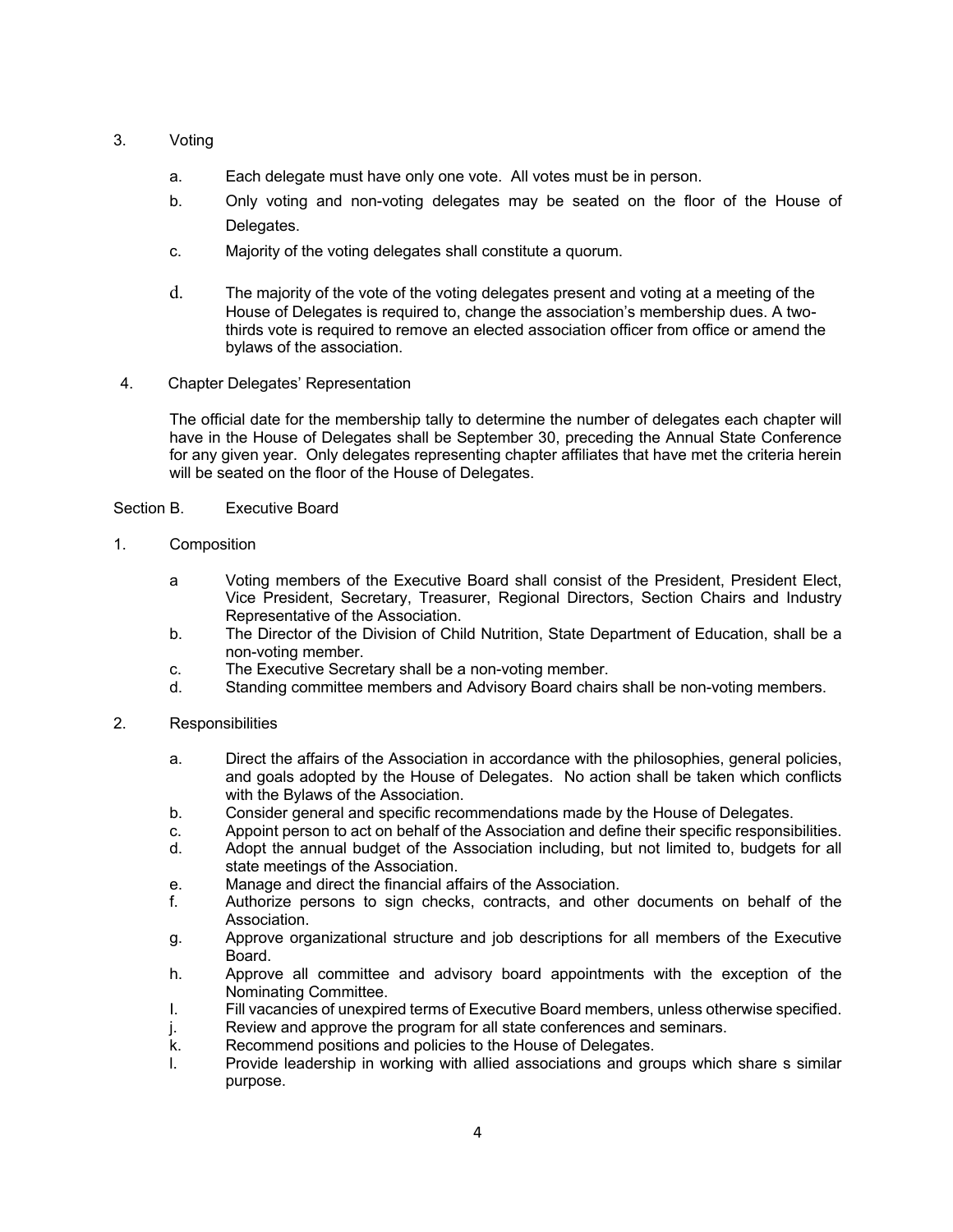- m. Reviews the Resolutions and Bylaws Committee recommendations for proposal amendments for SNA's Article of Incorporation, bylaws and standing rules to be brought forth to the House of Delegates**.**
- 3. Removal from Office
	- a. Any officer who is found in violation of conditions required for election, a breach of fundamental principals or rules of the Association, or failing to work under the framework of the Association, may be removed from office. The Board, upon receipt of charges shall investigate the charges, hold a hearing and render a decision. The accused board member shall be provided with advanced written notice of the meeting at which the hearing is held, including reason for the proposed removal, an opportunity to contest the proposed removal in writing or in person at such meeting of the board, and final written notice of board decision.
- Section C. Executive Committee
- 1. Composition
	- a. Elected members shall consist of the President, President Elect, Vice President, Secretary, Treasurer, Regional Directors Chairman and Section Chair.
	- b. The Executive Secretary shall be a non-voting member.
- 2. Responsibilities
	- a. Act when time does not practically permit a meeting of the entire Board, as determined by the President.
	- b. Conduct all business referred to it by the Board.
	- c. Review the annual budget.
	- d. Review the financial status.
	- e. Propose to the Board the administrative and management policies of Association business consistent with the actions and policies established by the Board and House.
	- f. Report all actions taken to the Board.
- 3. Quorum

A majority of the members present shall constitute a quorum.

## Section D. Chapter Affiliates

Members of the Association may apply to the Executive Board for recognition as a chapter affiliated with the State Association. Each affiliate so chartered shall be entitled to representation in the House of Delegates, provided the following conditions are met:

- 1. A chapter affiliate of the Association may establish separate chapter membership dues. Chapter members must hold membership in chapter, state, and national associations.
- 2 Each chapter affiliate shall adopt Articles of Incorporation, and/or Constitution and Bylaws which are not in conflict with the Articles of Incorporation and Bylaws of the Association.
- 3, Each chapter affiliate shall adopt a Plan of Action consistent with the Plan of Action of the Association.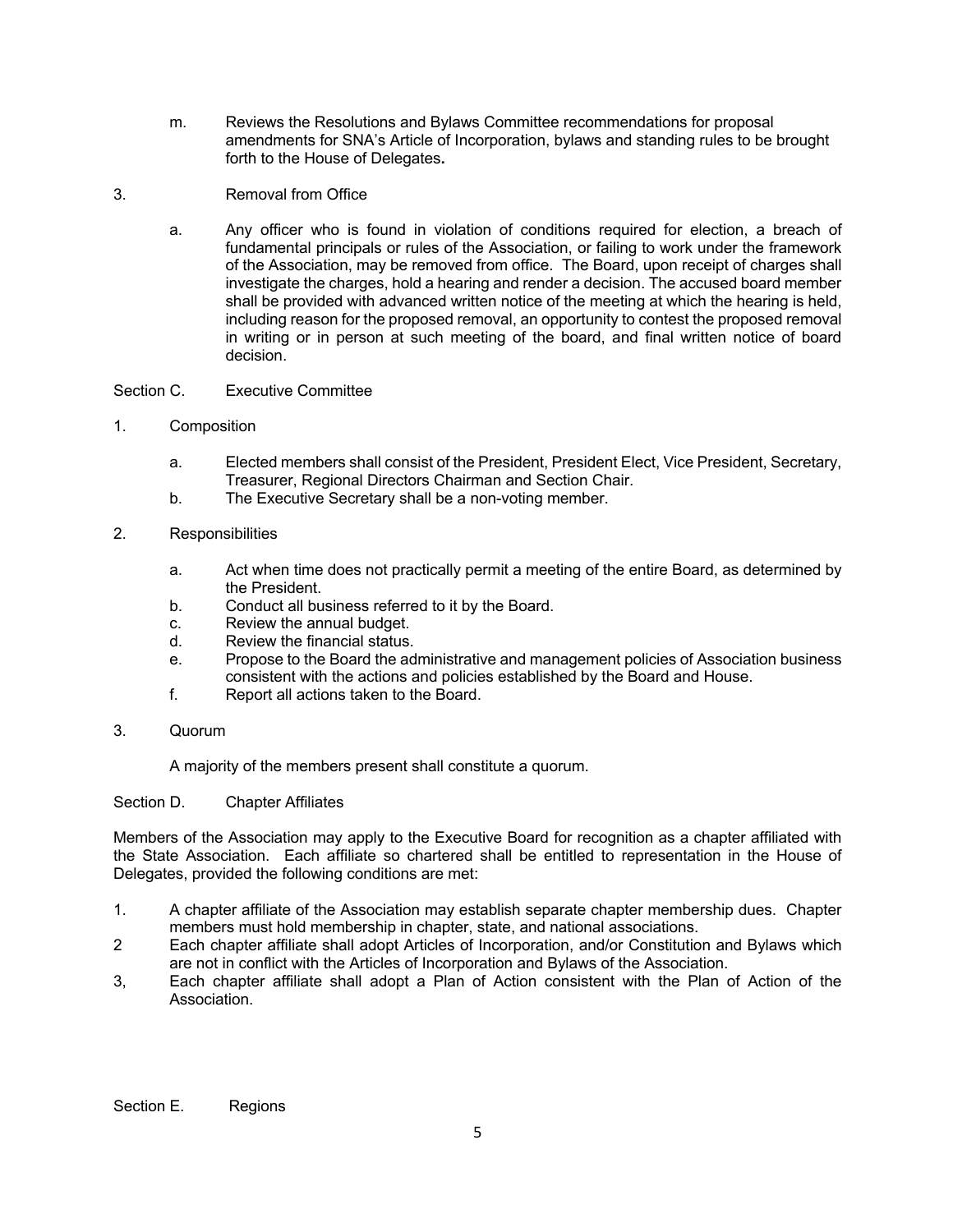The State of Mississippi shall be divided into five regions. Each region shall be represented on the Executive Board by a Regional Director elected by the membership of the region. The regions shall be as follows:

1. Northeast

Alcorn, Benton, Calhoun, Chickasaw, Desoto, Grenada, Itawamba, Lafayette, Lee, Marshall, Monroe, Panola, Pontotoc, Prentiss, Tallahatchie, Tate, Tishomingo, Tippah, Quitman, Union, Webster, Yalobusha

## 2. Delta

Bolivar, Carroll, Coahoma, Holmes, Humphries, Issaquena, Leflore, Madison, Montgomery, Sharkey, Tunica, Sunflower, Warren, Washington, Yazoo

### 3. Central

Attala, Choctaw, Clarke, Clay, Jasper, Kemper, Lauderdale, Leake, Lowndes, Neshoba, Newton, Noxubee, Oktibbeha, Rankin, Scott, Smith, Winston

4. Southwest Adams, Amite, Claiborne, Copiah, Covington, Franklin, Hinds, Jefferson, Jefferson Davis, Lawrence, Lincoln, Marion, Pike, Simpson, Walthall, Wilkinson

# 5. Coast

Forrest, George, Greene, Hancock, Harrison, Jackson, Jones, Lamar, Pearl River, Perry, Stone, Wayne

Section F: Sections

The Association shall consist of sections according to the special type of food and/or nutrition activities in which members are engaged. Each section shall have a chairman selected as herein provided.

1. Single Unit Personnel

Composed of school food service and/or nutrition personnel assigned to one school, and/or school food service personnel who have responsibilities in a central kitchen that serves more than one school, and/or school food service personnel who have responsibilities in more than one school, but not employed on a system-wide basis.

2. District Directors and Supervisors

Composed of school food service and/or nutrition personnel who are not responsible for administration and/or supervision of food and nutrition programs in more than one school within the city, county, or district.

3. State Directors, Supervisors, and Specialists

Composed of state level administrative, supervisory, and specialist personnel.

4. College Personnel

Composed of nutrition, dietetics, and food service-related faculty in vocational/technical schools, community colleges, four year colleges or universities, or internship programs, or of those who are responsible for college food service programs.

5. Industry Representative Member - Composed of independent contractors who provide expert advice to the school nutrition profession.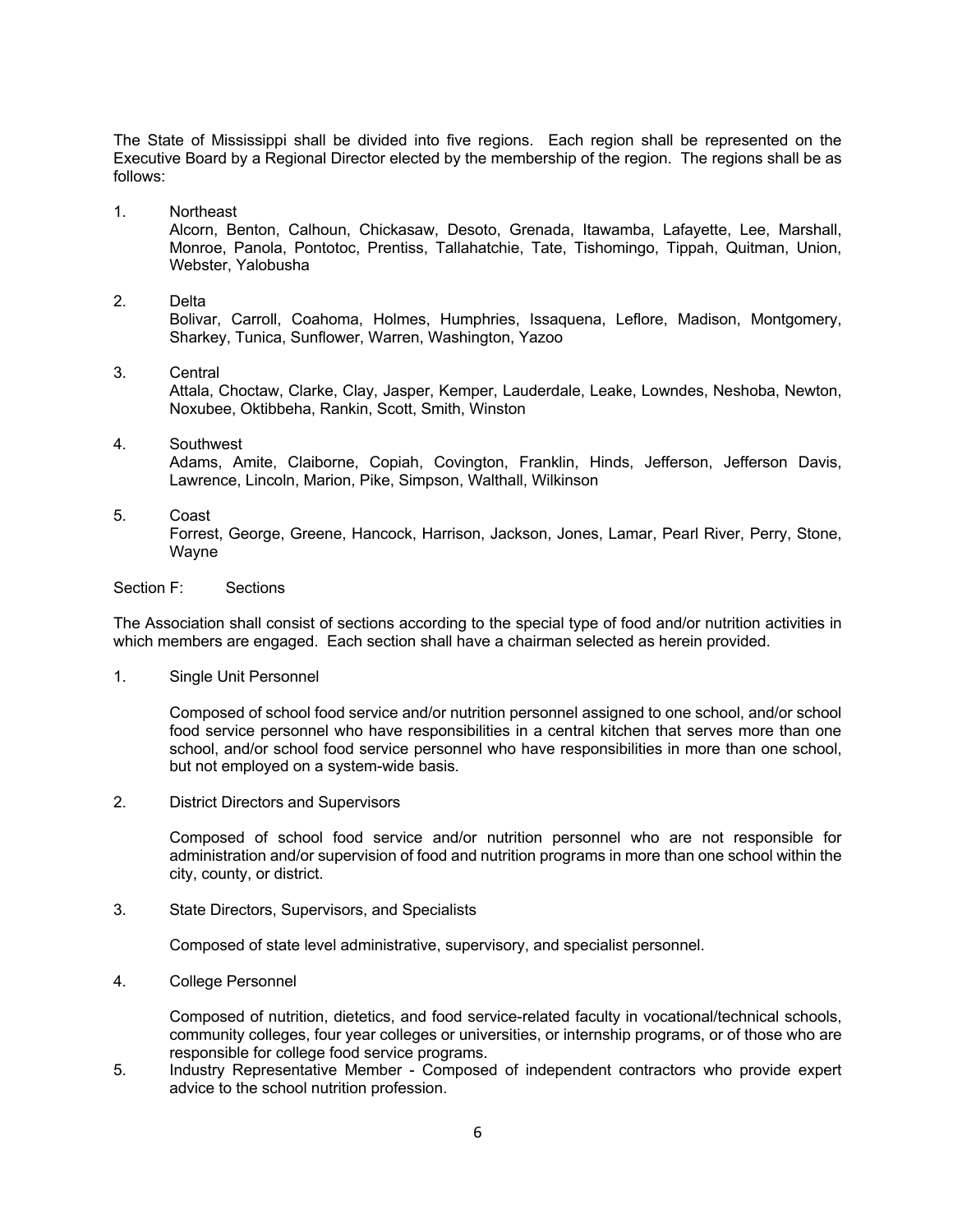## Section G: Committees and Advisory Boards

1. Organization

Members shall be appointed by the President, subject to Executive Board approval, for a threeyear term unless otherwise specified. A steering committee or advisory board member shall not serve on more than one standing committee or advisory board at the same time with the exception of the Nominating Committee.. Chairs shall be appointed by the President to serve for one year.

2. Eligibility

Members of a committee or advisory board shall have expertise in the subject area of the committee or advisory board on which they serve. All committee and advisory board members must be members of the Association.

3. Activities

The committees shall develop a Plan of Action in keeping with the Five-Year Plan of Action, which shall be subject to the approval of the Executive Board. Actions of the committees and advisory boards shall not be in conflict with the policies, positions, and bylaws of the Association. They shall meet at least once annually and at other times when authorized by the Executive Board.

4. Standing Committees

There shall be the following standing committees, composed of members representing each of the five regions of the Association. No more than one-third (1/3) of the members of the committee shall be appointed in one year except to fill vacancies as herein provided. Should a vacancy occur, the President, with the approval of the Executive Board, shall appoint a replacement from the respective region to fill the unexpired term.

a. Nominating Committee

The Committee shall consist of the immediate past Regional Directors and Section Chairmen who shall serve two (2) years immediately following their term of office. Members of the Nominating Committee shall not be eligible for nomination for state office during their term on the Nominating **Committee.** 

**Responsibilities** 

- 1. Select two candidates and one alternate for each office to be filled on the ballot in accordance with the bylaws.
- 2. Verify eligibility of candidates.
- 3. Survey House of Delegates and Executive Board for potential candidates.
- b. Public Policy and Legislative Committee

Three (3) additional members may be approved by the President for a one-year term.

#### **Responsibilities**

- 1. Elevate, interpret, recommend, and respond to federal legislative and regulations.
- 2. Inform the membership of current legislation.
- 3. Develop legislative policy and positions for approval of the Executive Board and act on behalf of the Association on legislative matters.
- 4. Assist regional affiliates in the development of legislative strategies and plans of action.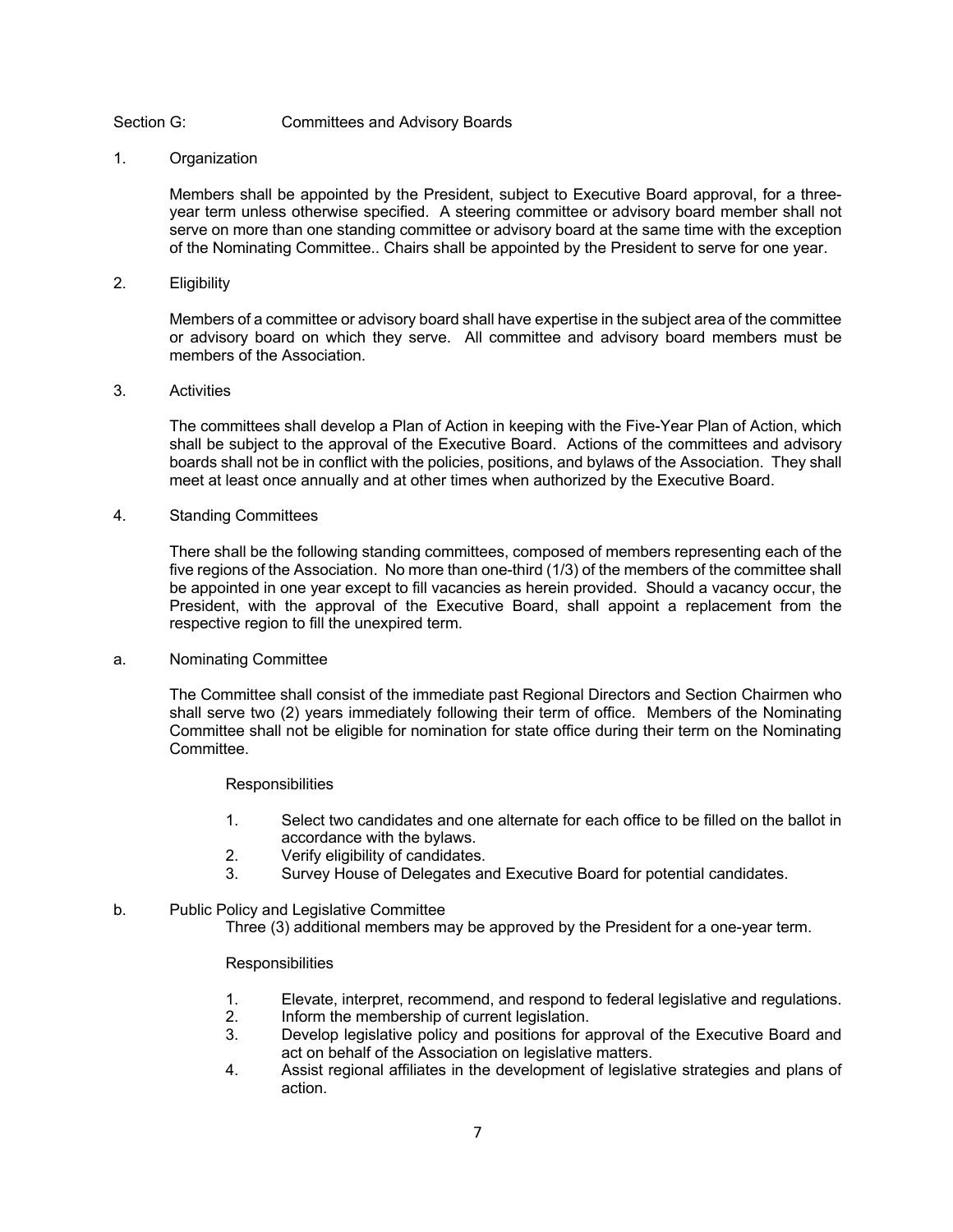c, Professional Development Committee (Education and Scholarship)

## **Responsibilities**

- 1. Develop ideas for plans for professional growth of the membership subject to the approval of the Executive Board.
- 2. Inform and make available to members an annual summary of developments relating to school food service certification efforts.
- 3. Maintain liaison with appropriate state and federal agencies and professional associations and organizations.
- 4. Work with certification chairmen of the regional affiliates.
- 5. Recommend to the Executive Board standards, policies and procedures pertaining to implementation of professional certification programs in which the Association may be involved.
- d. Nutrition Standards and Nutrition Education Committee

Responsibilities:

- 1. Evaluate and interpret nutrition trends and developments.
- 2. Recommend nutrition standards for child nutrition programs.
- 3. Promote nutrition education.
- 4. Inform and make available to members an annual summary of developments relating to nutritional aspects of school food service programs.
- 5. Oversee and monitor participation in National School Lunch Week, National School Breakfast Week, and YAC activities.
- 6. Work with the nutrition chairman of regional affiliates.
- e. Resolutions and Bylaws Committee

Responsibilities:

- 1. Review all resolutions for format and for consistency with the Bylaws.
- 2. Review Bylaws amendments proposed for consideration by the House of Delegates.
- 3. Advise the House of Delegates of its recommendations.
- 4. Review the Bylaws annually to ensure they are consistent with the current philosophy and recommend changes.
- 5. Encourage regional affiliates to participate in formulating resolutions and Bylaws amendments for consideration.
- f. Membership Committee

Responsibilities:

- 1. Recommend to the Executive Board policies and procedures pertaining to implementation of a membership program.
- 2. Promote membership through regional membership chairmen and assist regions in developing membership drives.
- 3. Analyze membership trends and recommend appropriate action
- g. Communications Committee (Public Relations and Magnolia Petals)

## **Responsibilities**

1. Recommend to the Executive Board standards, policies, and procedures pertaining to the implementation of the Association's public information program.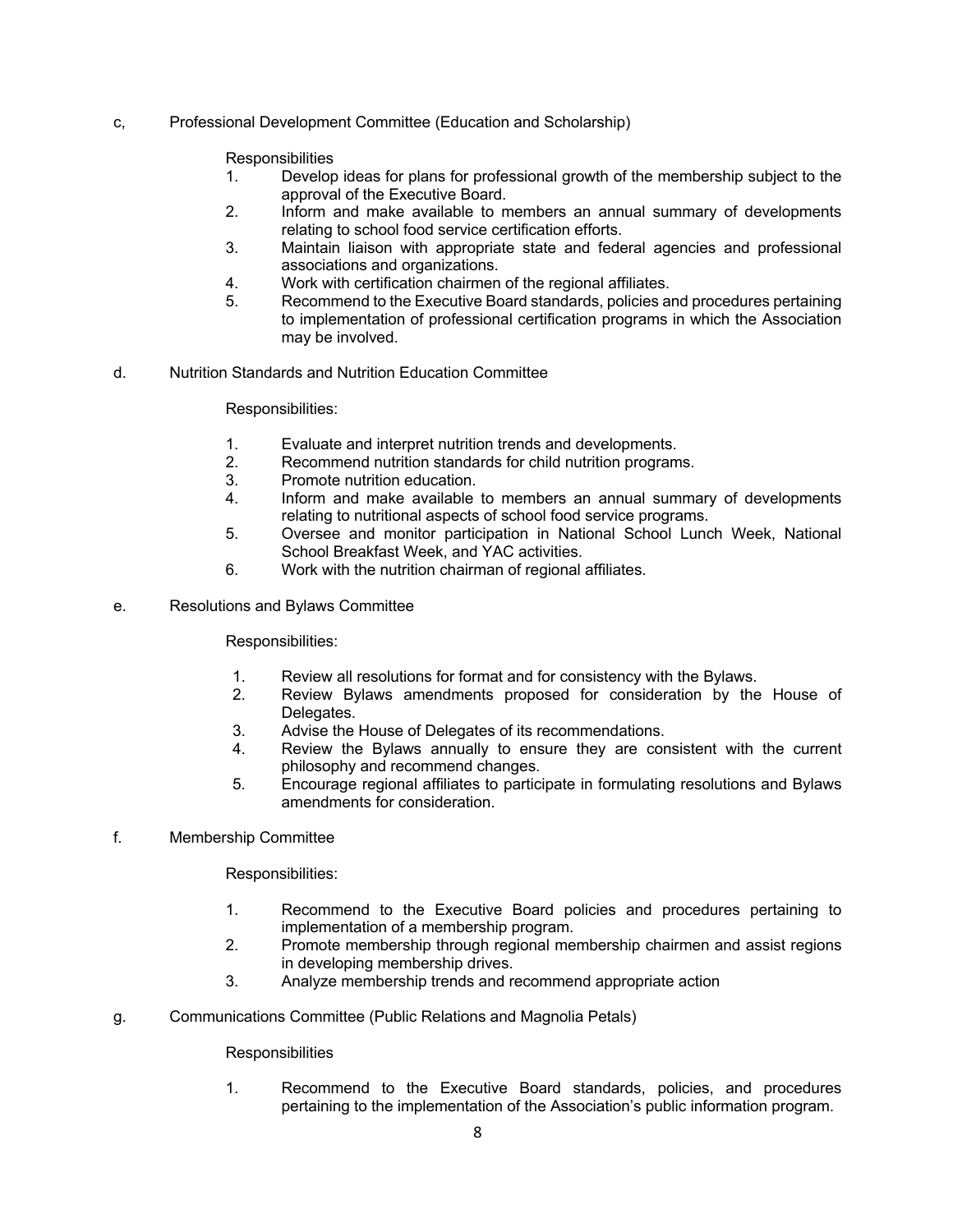- 2. Evaluate and interpret Association public information efforts with regional public information chairmen.
- 3. Work toward creating a positive image for the Association and school food and nutrition programs.
- 5. Special Committees and/or Advisory Boards The designation of such special committees and/or advisory boards shall be made by the President with the approval of the Executive Board.

## **Article V - Officers**

## Section A: Elected Officers

The elected officers shall be: President, President Elect, Vice President, Secretary, Treasurer, Regional Directors, Section Chairmen, and Industry Representative.

All officers shall hold office until the end of annual national conference following the election of their successors.

Candidates for the office of President, President Elect, Vice President, Secretary and Treasurer shall have held membership in the Association for at least five (5) years preceding the nomination. The President, President Elect, and Vice President must remain actively working and involved in the school nutrition profession throughout the term.

Candidates for the state office of Regional Director, Section Chairman and/or Industry Representative shall have held membership in the Association for at least three (3) years immediately preceding the nomination.

The candidates shall:

have demonstrated leadership ability by serving on the executive board, standing committee, advisory board, or within their region or section, be regularly employed in an eligible field as defined by SNA.

be elected for a specified term and shall retain active membership at the time of nomination and election. If a change in status occurs, they shall complete their term of office provided one year of their term has been completed.

Except as herein provided, by a majority of vote, the Executive Board shall fill vacancies occurring in offices.

Persons holding the office of President, President Elect, Vice President, Secretary and/or Treasurer will be ineligible for re-election to a state office previously held. Persons in the office of Regional Director, Section Chairman and Industry Representative may run for re-election but not for consecutive terms.

1. President

The President shall be the chief elected officer of the Association and shall serve one year. The responsibilities of the President are as follows:

- a. Represent the Association in policy matters and is the chief spokesperson.
- b. Serve as Chairman of the Executive Board and Executive Committee.
- c. Preside at meetings of the Association.
- d. Serve as ex-officio member of all committee and advisory boards, except the Nominating Committee.
- e. Prepare the agenda for Executive Board and Executive Committee meetings.
- f. Appoint, with the approval of the Executive Board, members of committees and advisory boards, except for the members of the Nominating Committee.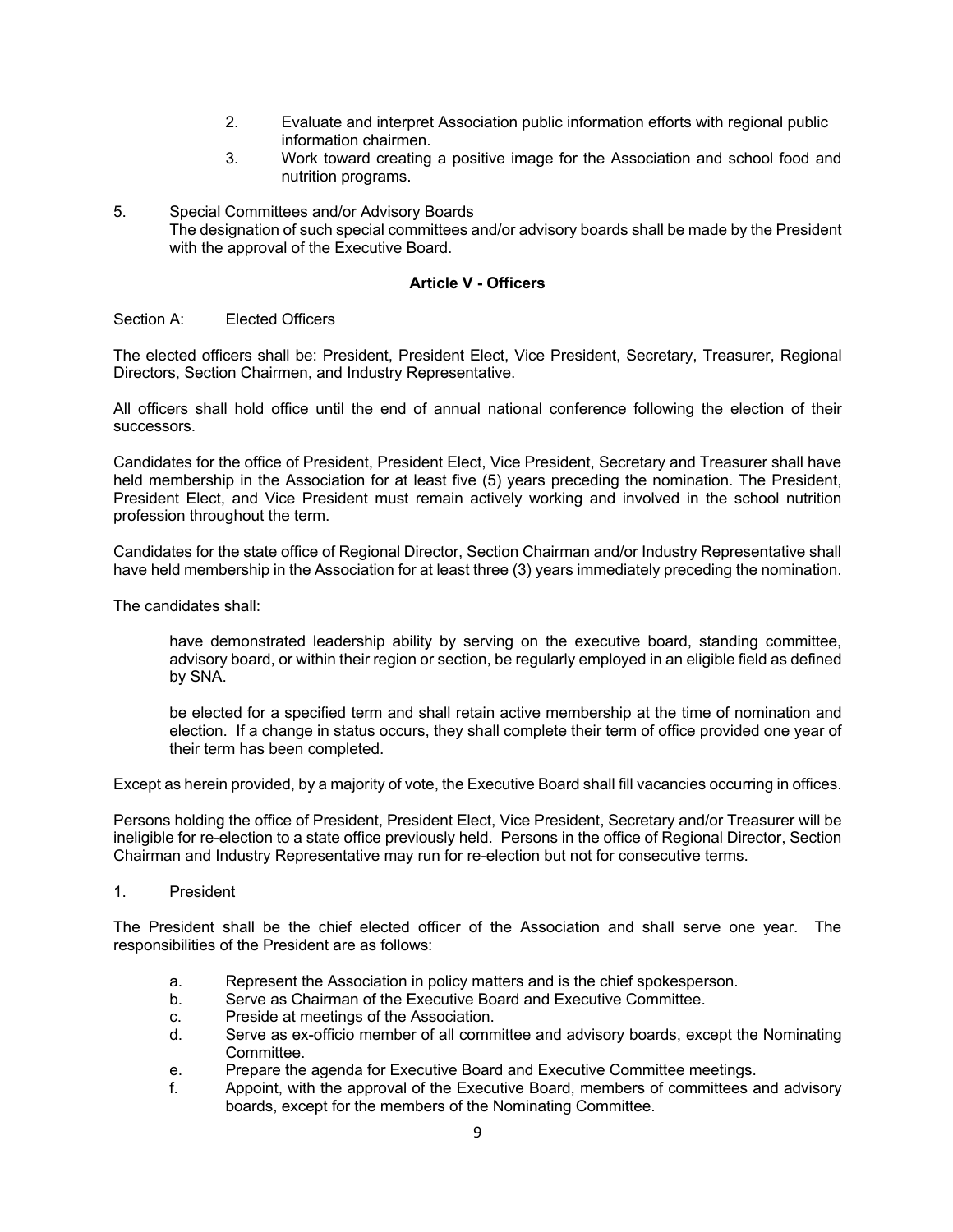- g. Appoint chairmen of all committees and advisory boards, subject to Executive Board approval.
- h. Follow up on the action taken by the House of Delegates and the Executive Board.
- I Establish time schedules for meetings of the Association.
- j. Follow up on the implementation of the Plan of Action.

## 2. President Elect

The President Elect shall serve for one year. The responsibilities of the President Elect are as follows:

- a. Study the duties and responsibilities of the President, other members of the Executive Board, committees, advisory boards, and regional affiliates.
- b. Serve as Chairman of and preside at the House of Delegates.
- c. Serve as Chairman of a special committee approved by the Executive Board to prepare a Plan of Action for the ensuing year. The Plan of Action will be consistent with the Five-Year Plan of the Association.
- d. Present the approved Plan of Action of the Association to regional affiliates at Leadership Seminar prior to year as President.
- e. Represent the Association at the request of the President.
- f. Perform the duties of the President in the absence of the President.
- g. Succeed to the office of the President, (1) at the end of the third National conference of the Association following election, or (2) in the event of the death, resignation, or removal from office of the President.
- h. Coordinate all standing committee and advisory board activities, except the Nominating Committee.
- I. Recommend, for the approval of the Executive Board, members and chairmen of committees and advisory boards to serve in his or her term of office, except the members of the Nominating Committee.

## 3. Vice President

The Vice President shall be elected annually and serve one year. To be eligible for the office, a candidate shall have had previous experience, served on the executive board within the past three (3) years, and have attended three (3) of the last five (5) state conferences. Responsibilities of the Vice President are as follows:

- a. Succeed to the office of President Elect: (1) at the end of the second National conference following election, or (2) in the event of the President Elect's death, resignation, or removal from office.
- b. Perform the duties of the President Elect in the absence of the President Elect.
- c. Attend all Association sponsored activities, functions, conferences, and national meetings approved by the Executive Board.
- d. Perform other duties as assigned.
- 4. Secretary

The Secretary shall be elected in even numbered years and shall serve for two (2) years. The responsibilities of the Secretary are as follows:

- a. Accurately record all minutes of the Executive Board or Executive Committee and House of Delegates.
- b. Send appropriate notices and copies of the minutes to the Executive Board.

#### 5. Treasurer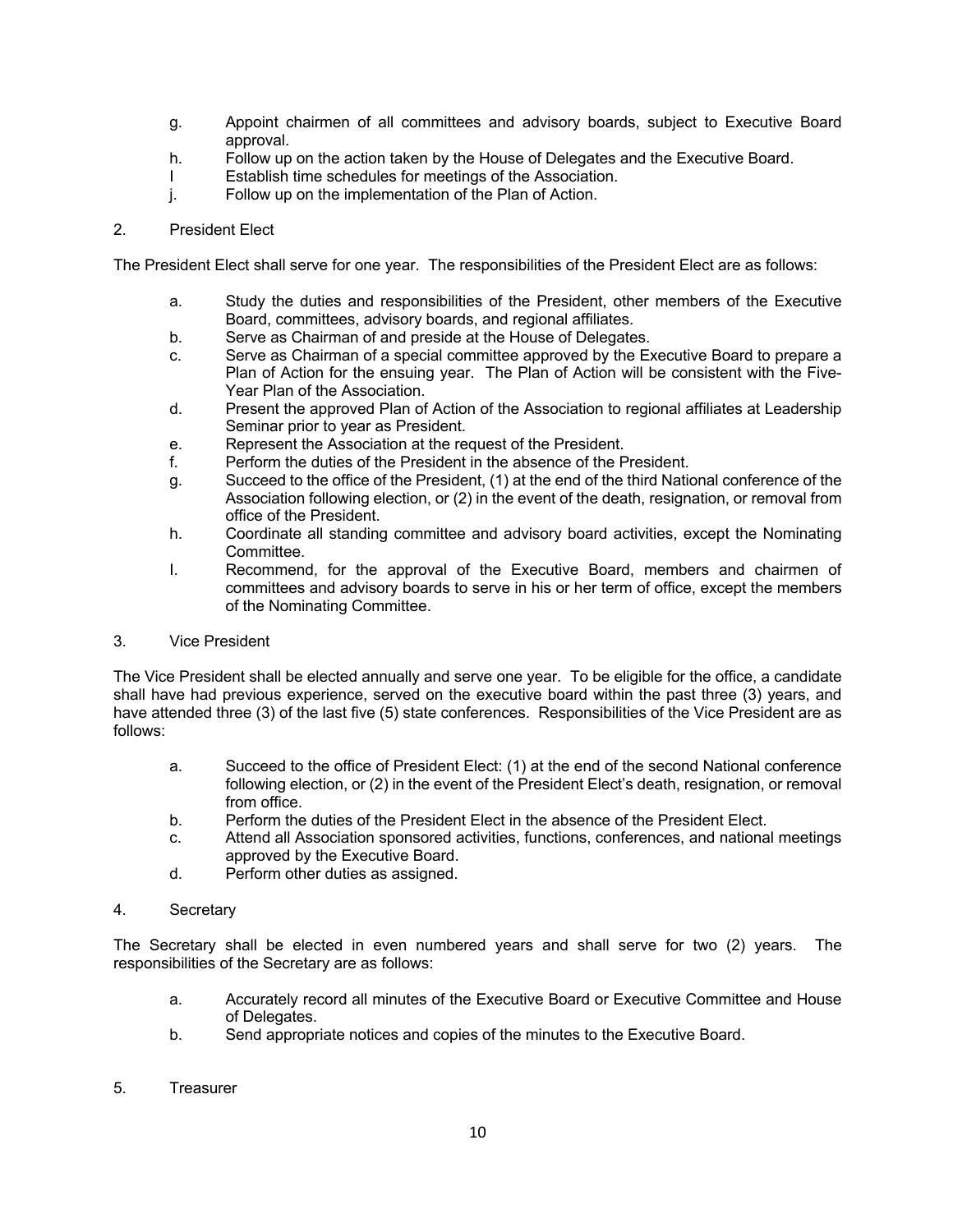The Treasurer shall be elected in odd numbered years and shall serve two (2) years. The Treasurer shall be bonded by a recognized security company for any amount consistent with the funds handled as determined by the Executive Board for approval. The responsibilities of the Treasurer are as follows:

- a. Supervise and monitor the funds, investments, and securities of the Association.
- b. Submit a financial report at each state conference.
- c. Draft a proposal annual budget in cooperation with the Executive Committee and submit the budget to the Executive Board for approval.
- d. Send copies of the proposed budget to the regional affiliates, prior to the meeting of the House of Delegates and final adoption by the Executive Board.
- e. Notify officers of the Association and the chairman of each committee and advisory board of the funds budgeted for their area of responsibility.
- f. Monitor expenditures against budget and notify the appropriate persons of the status.

## 6. Regional Directors

Regional Directors shall be elected for a two (2) year term: their principal place of employment shall be in the respective region. Voting for the office of Regional Director shall be limited to the membership of the region concerned. Elections shall be on the following schedule:

| <b>Northeast</b><br>Delta<br>Central<br>Southwest | Odd Years | Even Years |  |
|---------------------------------------------------|-----------|------------|--|
|                                                   | Coast     |            |  |

The responsibilities of the Regional Directors are as follows:

- a. Promote the Association's Plan of Action.
- b. Express the views of regional affiliates when evaluating or voting on issues.
- c. Provide liaison between regional affiliates and the Executive Board.
- d. Assist regional affiliates.
- e. Communicate with regional affiliates on a regular basis.
- f. Publish and distribute regional newsletters following Executive Board meetings of the Association.
- g. Promote membership in the Association.
- h. Share ideas for professional growth with regional affiliates.
- I Coordinate with the President Elect plans for Leadership Seminars.
- j. Plan regional program for state conferences in cooperation with program chairman.
- k. Survey regions and provide recommendations to the President Elect on appointments to committees and advisory boards,
- l. Survey regions and provide recommendations to the Nominating Committee for ballot.
- m. Maintain a current file of regional officers and notify the President and Secretary of the Association of name and address change.
- n. Attend a meeting of each state affiliate within region at least once during the two year term.

## 7. Section Chairmen

Section Chairmen shall be elected for a two (2) year term, and their employment and membership shall be in that section at the time of nomination. Voting for candidates for the Section Chairmen shall be limited to the membership in that section. Election shall be held on the following schedule.

## Odd Years **Even Years** Even Years

| District Directors and Supervisors Chairman | Single Unit Personnel Chairman   |  |
|---------------------------------------------|----------------------------------|--|
| College Personnel Chairman                  | State Directors Chairman         |  |
|                                             | Industry Representative Chairman |  |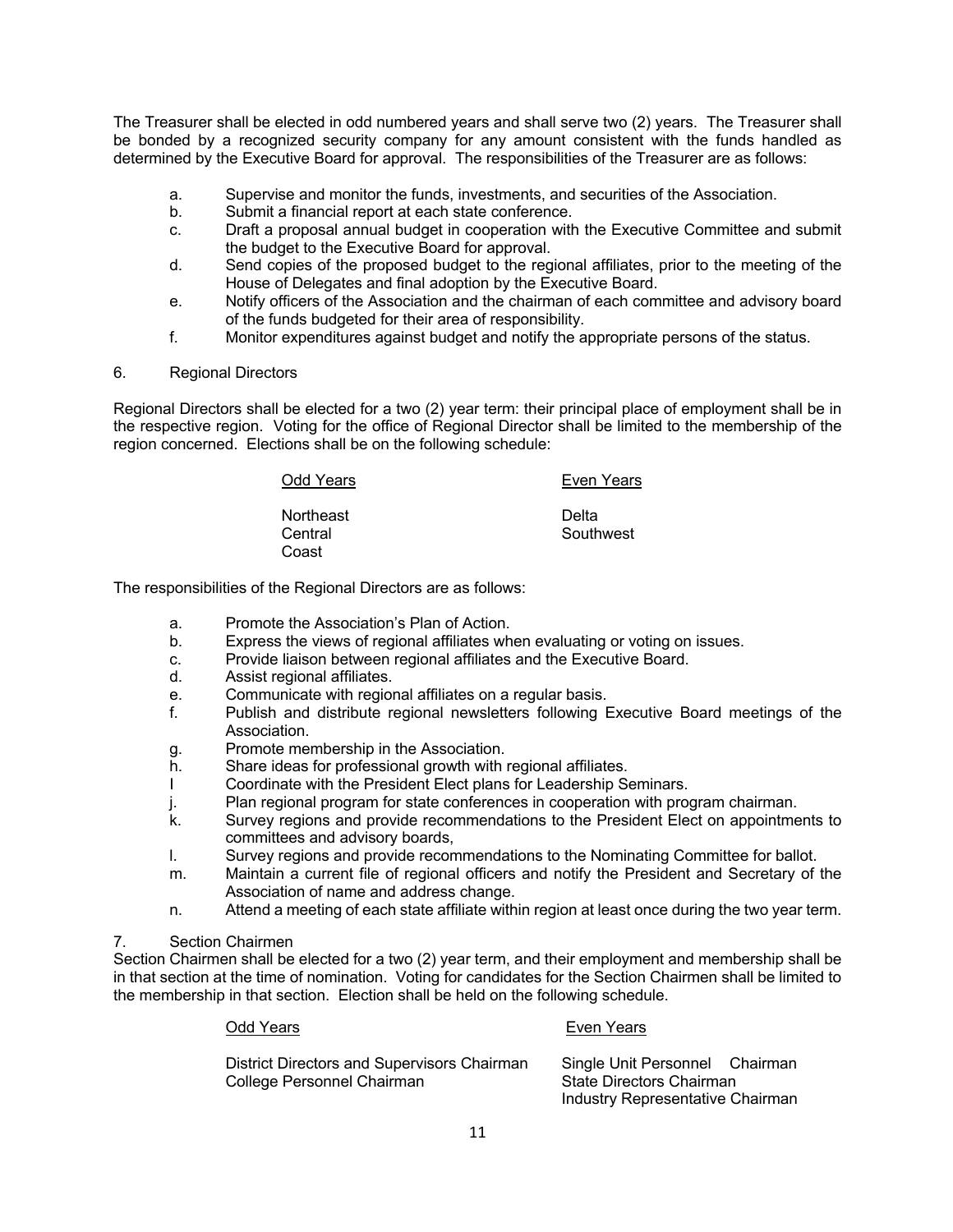The responsibilities of Section Chairmen are as follows:

- a. Promote the Association's Plan of Action .
- b. Initiate, implement, evaluate, and/or coordinate appropriate studies or projects with the Association.
- c. Express views of their section when evaluating or voting on issues.
- d. Provide leadership, support, technical assistance, and resource list and/or materials to members.
- e. Plan section meeting programs for annual state conference in cooperation with program chairman.
- f. Call a special meeting as necessary with approval of the Executive Board at no expense to the Association.
- g. Promote membership in the Association within the Section.
- h. Provide recommendations to the President Elect for appointments to committees and advisory boards.
- I Provide recommendations to the Nominating Committee for the ballot.
- 8. Industry Representative

The responsibilities of Industry Representative are as follows:

- a. Promote the Association's Plan of Action.
- b. Initiate, implement, evaluate, and/or coordinate appropriate studies or projects with the Association.
- c. Express views of their section when evaluating or voting on issues.
- d. Provide leadership, support, technical assistance and resource list and/or materials to members.
- e. Plan section meeting programs for annual state conference in cooperation with program chairman.
- f. Call a special meeting as necessary with approval of the Executive Board at no expense to the Association.
- g. Promote membership in the Association within the Section.
- h. Provide recommendations to the President Elect for appointments to committees and advisory boards.
- I. Provide recommendations to the Nominating Committee for the ballot.
- j. Serves as a chair of the Industry Board.

#### Section B: Appointed Officers

1. Executive Secretary

The Executive Secretary shall execute the annual operation of the Association's correspondence and office operations and serve as the official contact person of the Association for consistency in transition from one Executive Board to another.

The Executive Secretary shall be employed under contract by the Board and the responsibilities are as follows:

- a. Conduct Association affairs.
- b. Fulfill the duties set forth in the contract.
- c. Attend Executive Board meetings and other Association functions.
- d. Other duties as assigned.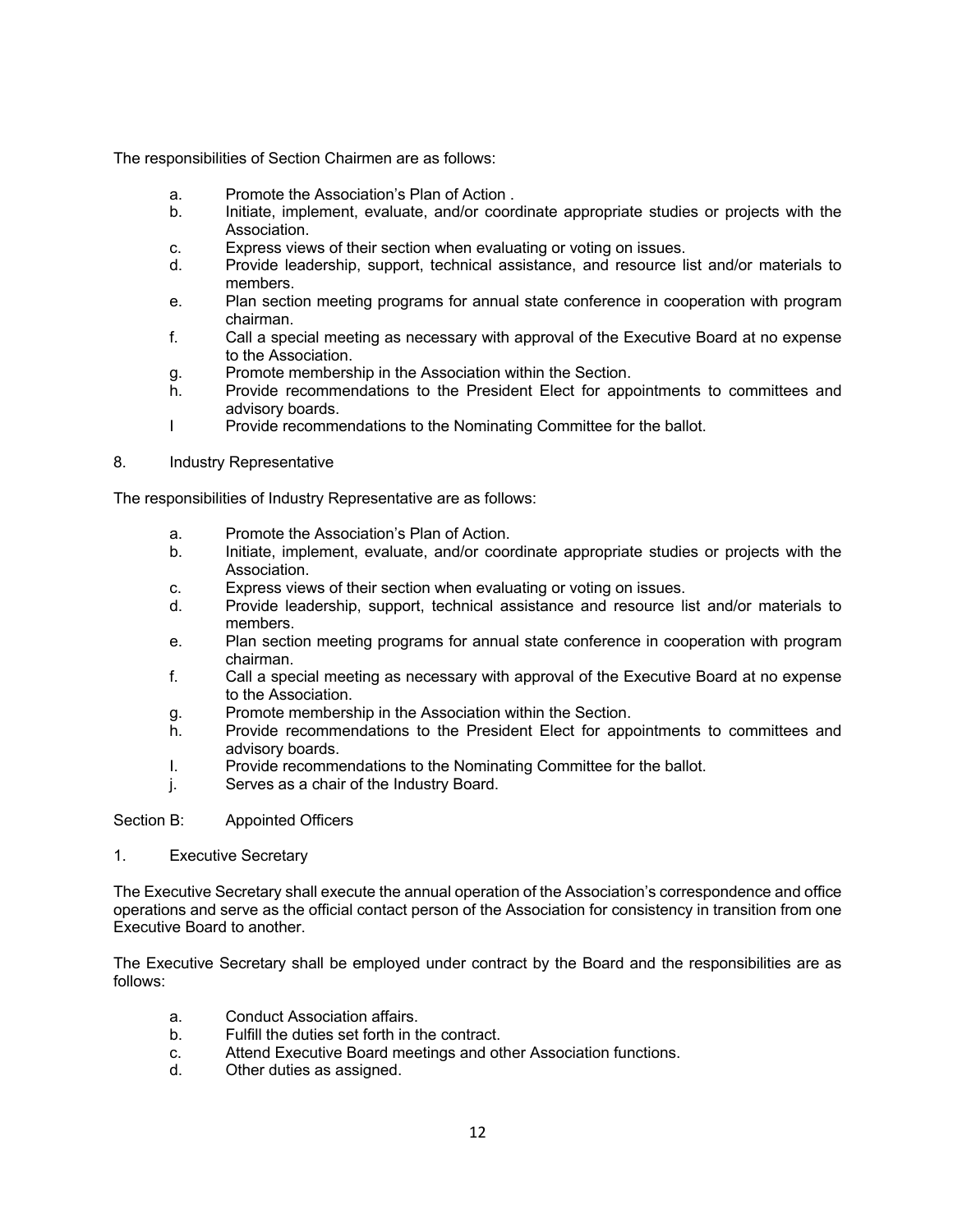#### Section C: Ballots

Election of the Association officers shall be by secret ballot. The Board shall determine time lines for balloting procedures and notification of candidates. The election shall be held at the Annual State Conference. A simple majority shall be required for election.An absentee ballot may be requested 30 days prior to the Annual State Conference.

#### Section D: Filling the Vacancies of Elected Officers

- 1. In the event that an elected officer other than the president and president-elect cannot fulfill the duties of the office, first consideration shall be given to the other candidate on the ballot for the office.
- 2. In the event this candidate does not accept the appointment, the Board will seek recommendations from the nominating committee and then vote on the recommendation.
- 3. Appointments are for the remainder of the term of the vacated office.
- 4. The Board may also have the option to have a special election to fill the vacancy for the remainder of the term.
- 5. Officers shall be elected by the membership to serve one term in a specific office. An officer may be appointed by the Board to complete the term of a vacated Board position. In this instance, the appointed officer is eligible to be nominated for and seek election for a full term for that specific Board position. All officers shall be installed at the Leadership Conference each year.

### **Article VI - Meetings**

#### Section A: Type of Meetings

1. State Conference

There shall be an annual meeting of the Association which shall be known as the Annual State Conference. The date and place of this state conference shall be determined by the Executive Board. Notice of the state conference, including date, place, and time shall be sent to each member of the Association through publication in the official Association journal no less than forty-five days prior to the conference.

## 2. House of Delegates

There shall be a meeting of the House of Delegates held at the time of the Annual State Conference, called by the Chairman of the House of Delegates who shall be the President Elect of the Association.

3. Executive Board

The Executive Board shall meet immediately before and after the Annual State Conference and at the call of the President, or upon request of sixty percent (60%) of the voting members of the Executive Board. A majority of the voting members shall constitute a quorum.

4. Legislative Committee

A legislative conference may be held annually to evaluate legislative needs and plan strategies for legislative activities. Members of the Association and non-members who have an interest in promoting food and nutrition programs shall be invited to attend.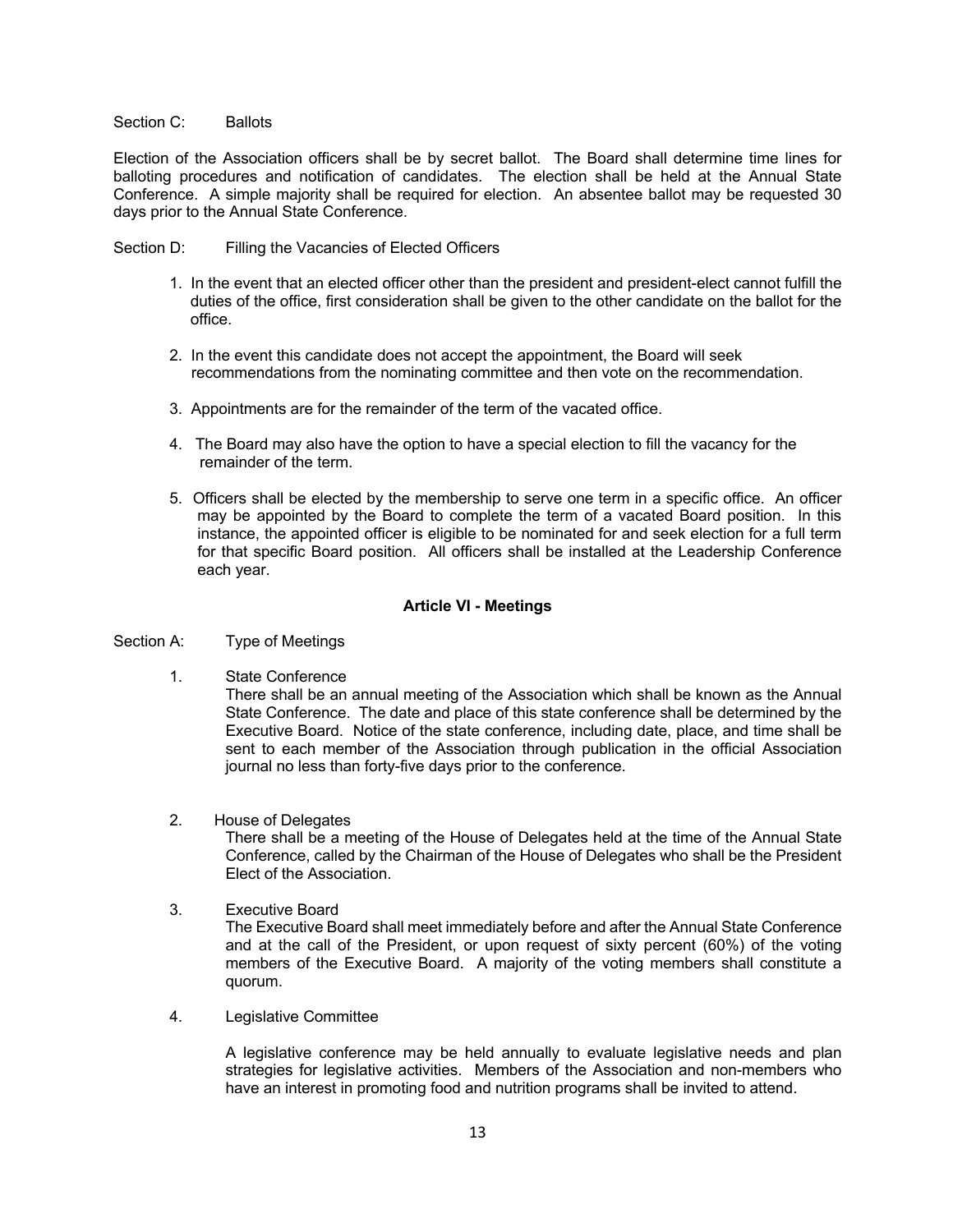5. Industry Seminar

An industry seminar may be held annually to provide dialogue between the Association and Industry, project program needs, and share technical assistance and expertise. Members of the Association, Industry personnel, and others who have an interest in promoting food and nutrition programs shall be invited to attend.

6. Leadership Seminar

Regional Leadership Seminar for chapter president shall be held annually. State Leadership Seminars for Executive Board and standing committees shall be held annually. The dates, number of meetings, and locations shall be approved by the Executive Board. The purpose of the seminar is to develop leadership and present the Association's Plan of Action for the ensuing year.

- 7. Spring Seminar A Spring seminar may be held annually. The date and place of this seminar shall be determined by the Executive Board.
- 8. Special Meetings Special meetings and seminars of the Association may be called or approved by the Executive Board.
- Section B: Expenses
- 1. Executive Board

Expenses incurred by the Executive Board members attending meetings of the Executive Board who attend at the request of the President, and other meetings as specified in policies and procedures of the Association may be reimbursed by the Association at the current approved rates.

2. Committees and Advisory Boards

Expenses incurred by committee and advisory board members in conducting the business of the committee or advisory board, with the exception of Industry Advisory Board, may be reimbursed within limitations of the budget by the Association at the current approved rates.

## **Article VII - Fiscal Year**

The fiscal year of the Association shall be from August 1 each year through July 31 of the succeeding year.

## **Article VIII - Parliamentary Authority**

The eleventh edition of *Robert's Rules of Order Newly Revised* shall govern this association in all cases that are not otherwise provided for in the law, the articles of incorporation, bylaws or adopted rules. When a new edition of the parliamentary authority is published, the board may, by majority vote and after ensuring that they have familiarized themselves with the changes in the new version, update the edition reference in the bylaws. Members shall be notified promptly after the change is made.

## **Article IX - Resolutions and Amendments**

Section A: Method of Proposal

Resolutions and amendments to these Bylaws may be proposed in writing no later than August 15 in any one of the following ways: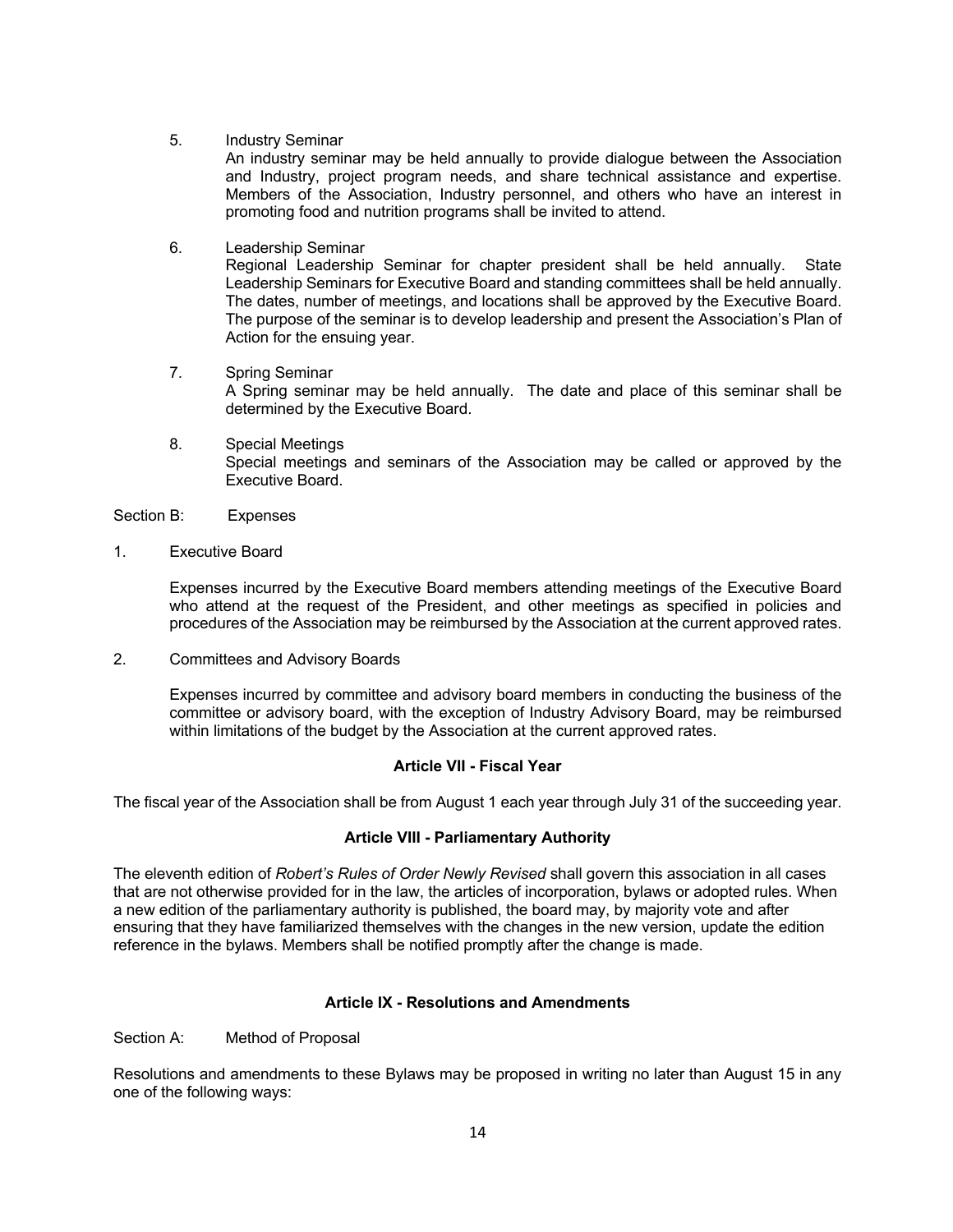- 1. At any official request of a regional affiliate.
- 2, By majority vote of the Executive Board.
- 3. At the official request of the Association committees and advisory boards.
- 4. By written petition signed by 100 members of the Association.
- Section B: Procedures for Bylaws Amendments

Proposed amendments to these bylaws shall be sent to SNA in accordance with the SNA state affiliation agreement.

Amendments to these Bylaws may be adopted by a two-thirds (2/3) vote of the members present and voting at the annual meeting of the House of Delegates provided:

- 1. The Chairman of the Resolutions and Bylaws Committee receives the amendments in writing postmarked on or before August 15 to be considered at the next Annual State Conference and copies of the proposed amendments have been mailed to all members of the Association through publication in the Association journal or by direct mail at least thirty (30) days prior to the Annual State Conference; or
- 2. The board of directors has determined the necessity for a ballot of all members, and copies of the proposed amendments have been mailed to all members of the Association through publication in the Association journal or by direct mail at least thirty (30) days prior to the mail vote return deadline, A two-thirds vote of ballots returned, provided that enough ballots are received to equal or exceed a quorum had the vote been taken at a meeting, shall be required.

## Section C: Procedure for Resolutions

- 1. All proposed resolutions to be considered at the Annual State Conference shall be submitted to the chairman of Resolutions and Bylaws Committee in writing, postmarked no later than August 15 prior to the Annual State Conference. Upon unanimous consent of the delegates, a written resolution may be submitted from the floor of the House of Delegates, provided it has been presented to the chairman of the Resolutions and Bylaws Committee before the call to order of the session.
- 2. Proposed resolutions to be considered by the House of Delegates shall be mailed to all members of the House of Delegates thirty (30) days prior to the Annual State Conference.
- 3. Adoption of proposed resolutions shall require a majority vote of the House of Delegates with the exception of resolutions dealing with changes in membership dues and the removal of an officer.
- 4. Resolutions which are in conflict with the Bylaws of the Association will not be presented to the House of Delegates.

## Section D: Submission

A resolution or amendment that has been the subject of a resolution or amendment to these Bylaws presented to the House of Delegates for a vote in any two consecutive years and is defeated shall not be placed on the agenda for the House of Delegates until the second meeting following the last meeting in which the same issue was defeated.

## **Article X - Definitions**

As used in these Bylaws, definition of terms is as follows:

Section A - Non-voting Member: Individuals without voting privileges.